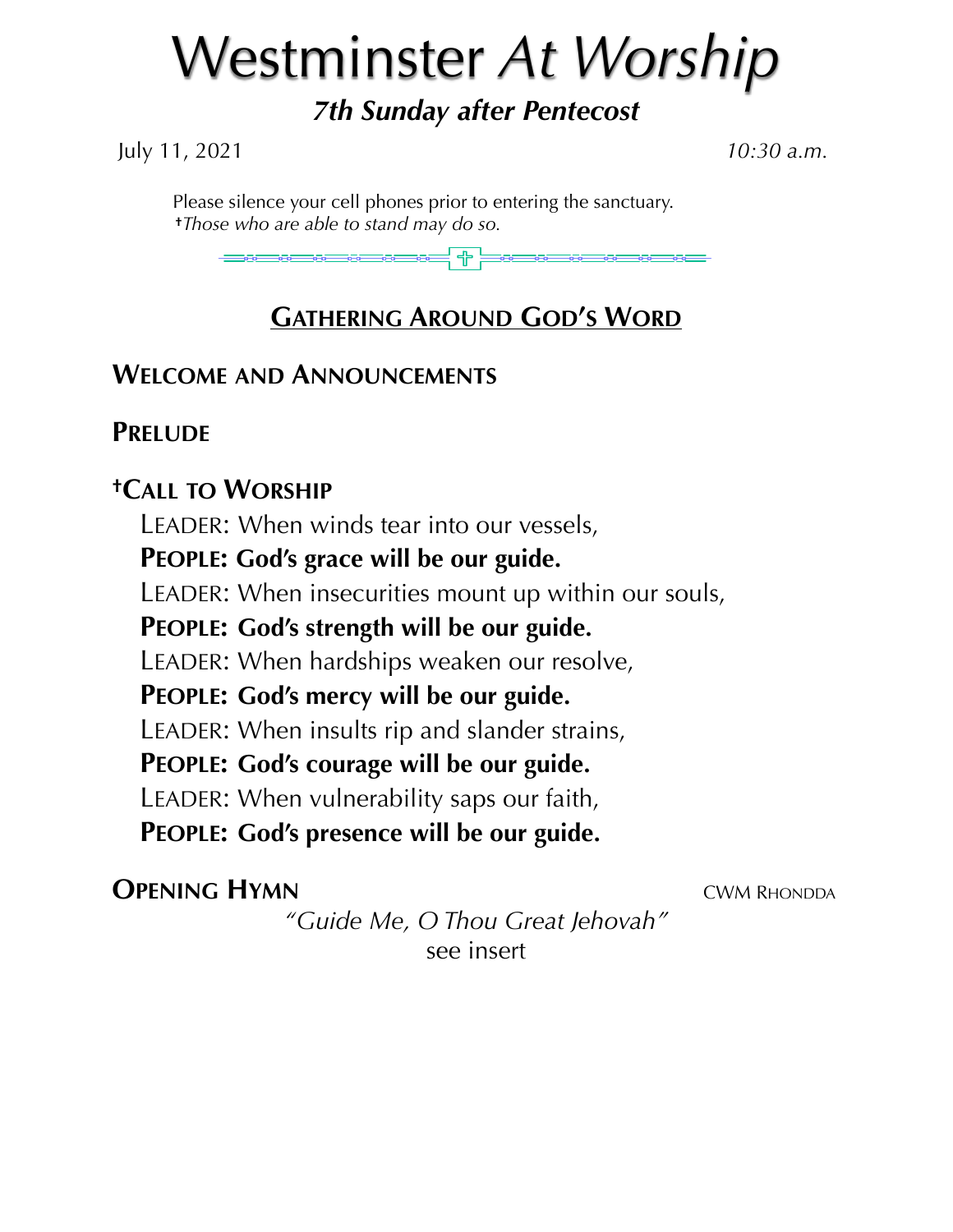# **CALL TO CONFESSION**

## **UNISON PRAYER OF CONFESSION**

- **Holy Three, Holy One, triune God, we confess that we do not believe that you have overcome sin and death. We are more in touch with the pangs of our weakness than we are with the power of your love. In fear, we worship idols; in despair, we collapse in hopelessness; in rage, we seek to dominate others.**
- **O God of David, forgive us. O Son of David, have mercy on us. O Spirit of the Living God, grant us peace.**
- **Send us out with the good news: nothing can withstand the victory of the cross and resurrection of Jesus Christ, in whose name we pray and lift up our silent confessions.**

*— Silent Prayer —*

#### **Amen.**

#### **ASSURANCE OF PARDON**

Hear and believe this good news: Jesus, the Christ, son of Mary, Son of the Most High God, was broken and poured out for our salvation.

#### **In Jesus Christ our sins are forgiven. Amen.**

#### **RESPONSE** GREATOREX

*"Gloria Patri"*

*Glory be to the Father, and to the Son, and to the Holy Ghost; As it was in the beginning, is now and ever shall be, World without end. Amen, Amen.*

# **†SHARING GOD'S PEACE**

Open your hearts wide and greet one another as friends with signs of peace and love. The peace of our Lord Jesus Christ be with you all. **And also with you.**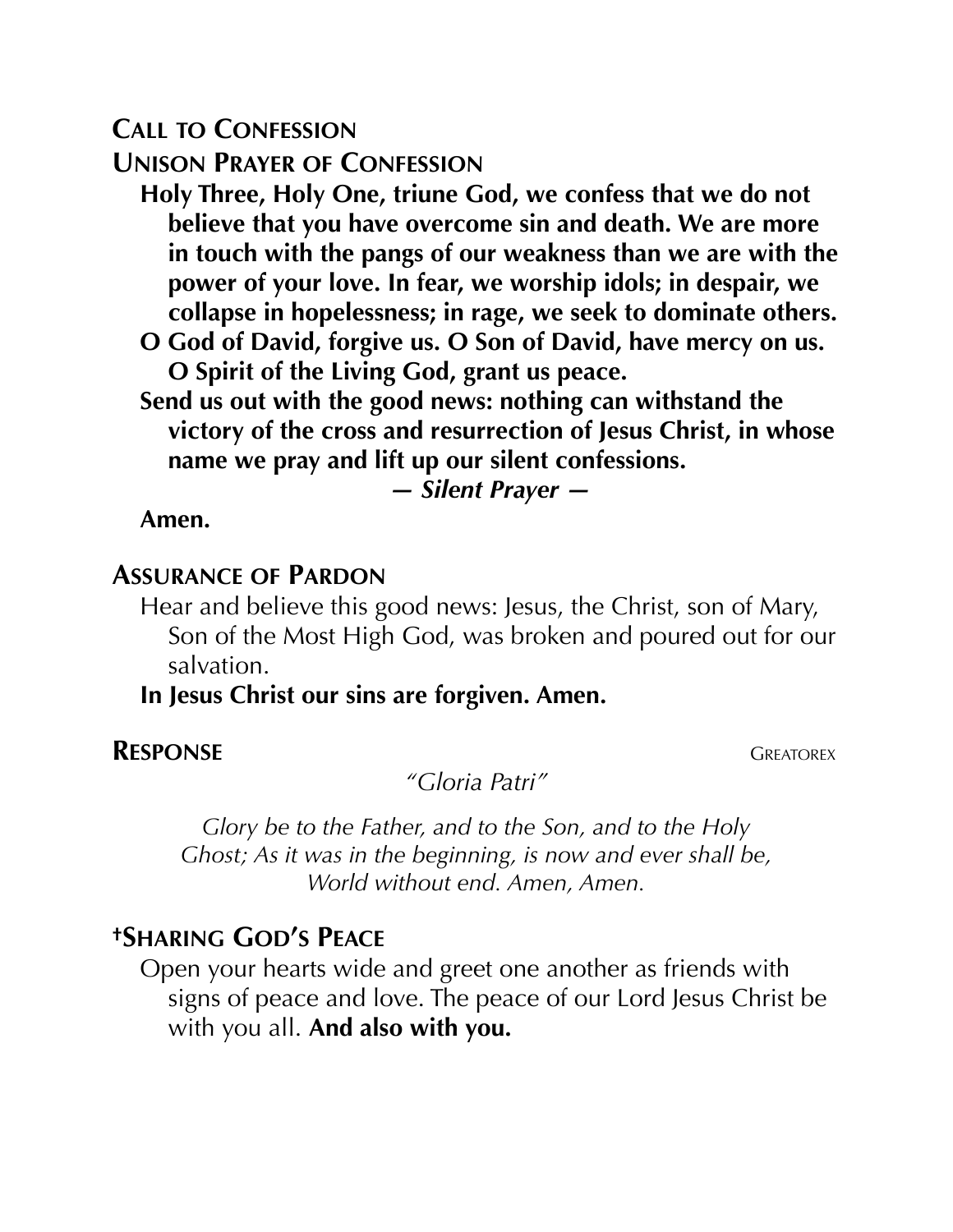# **PROCLAIMING GOD'S WORD PRAYER FOR ILLUMINATION READINGS FROM THE SCRIPTURES**

# **Psalter Lesson Psalm 48 (NRSV)**

**1** Great is the Lord and greatly to be praised in the city of our God. His holy mountain, **2** beautiful in elevation, is the joy of all the earth, Mount Zion, in the far north, the city of the great King. **3** Within its citadels God has shown himself a sure defense. **4** Then the kings assembled, they came on together. **5** As soon as they saw it, they were astounded; they were in panic, they took to flight; **6** trembling took hold of them there, pains as of a woman in labor, **7** as when an east wind shatters the ships of Tarshish. **8** As we have heard, so have we seen in the city of the Lord of hosts, in the city of our God, which God establishes forever. **9** We ponder your steadfast love, O God, in the midst of your temple. **10** Your name, O God, like your praise, reaches to the ends of the earth. Your right hand is filled with victory. **11** Let Mount Zion be glad, let the towns of Judah rejoice because of your judgments. **12** Walk about Zion, go all around it, count its towers, **13** consider well its ramparts; go through its citadels, that you may tell the next generation **14** that this is God, our God forever and ever. He will be our guide forever.

# **Hebrew Lesson 2 Samuel 5:1-10 (NRSV)**

**5** Then all the tribes of Israel came to David at Hebron, and said, "Look, we are your bone and flesh. **2** For some time, while Saul was king over us, it was you who led out Israel and brought it in. The Lord said to you: It is you who shall be shepherd of my people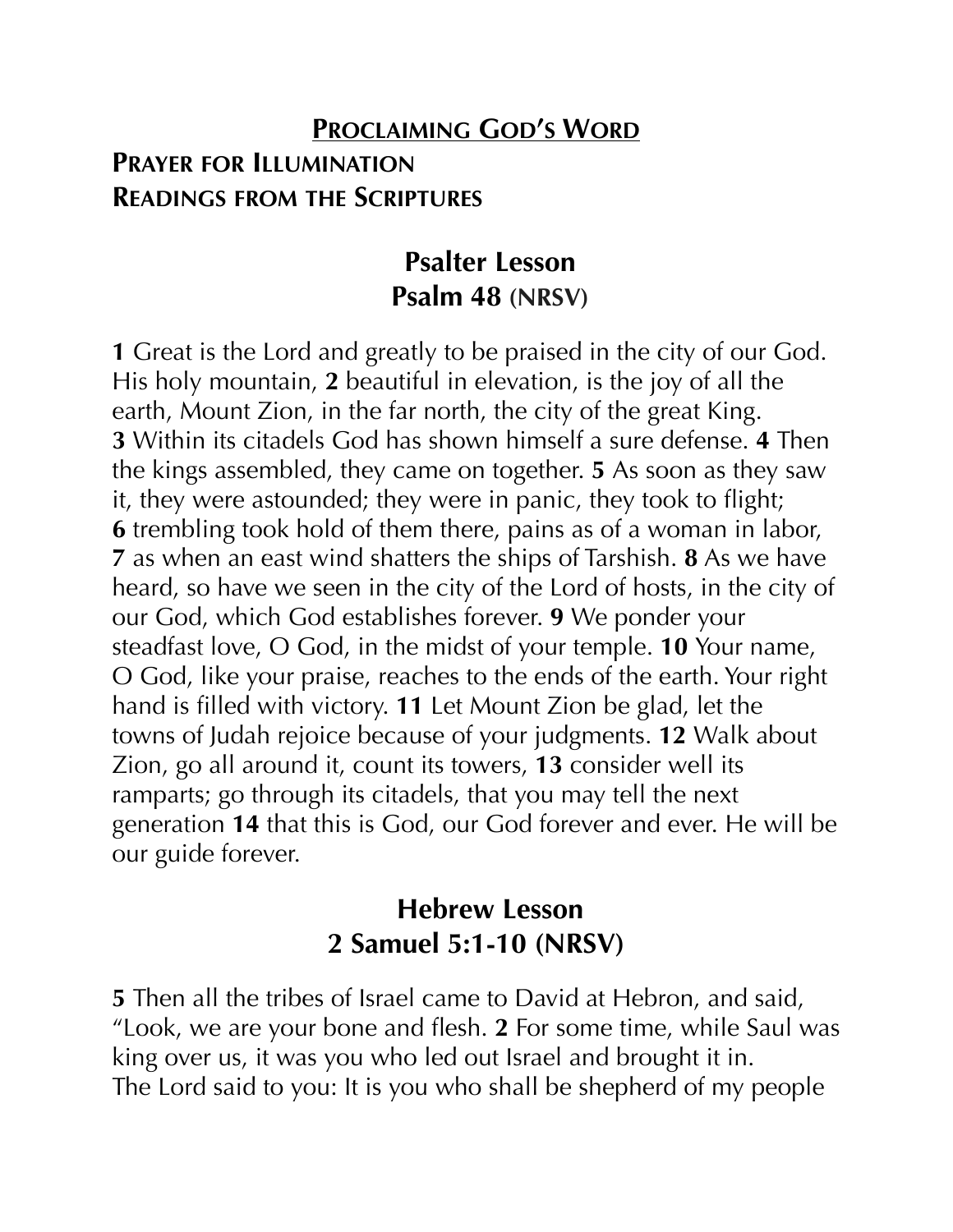Israel, you who shall be ruler over Israel." **3** So all the elders of Israel came to the king at Hebron; and King David made a covenant with them at Hebron before the Lord, and they anointed David king over Israel. **4** David was thirty years old when he began to reign, and he reigned forty years. **5** At Hebron he reigned over Judah seven years and six months; and at Jerusalem he reigned over all Israel and Judah thirty-three years. **6** The king and his men marched to Jerusalem against the Jebusites, the inhabitants of the land, who said to David, "You will not come in here, even the blind and the lame will turn you back"—thinking, "David cannot come in here." **7** Nevertheless David took the stronghold of Zion, which is now the city of David. **8** David had said on that day, "Whoever would strike down the Jebusites, let him get up the water shaft to attack the lame and the blind, those whom David hates." [\[a](https://www.biblegateway.com/passage/?search=2+Samuel+5%3A1-10&version=NRSV#fen-NRSV-8141a)] Therefore it is said, "The blind and the lame shall not come into the house." **9** David occupied the stronghold, and named it the city of David. David built the city all around from the Millo inward. **10** And David became greater and greater, for the Lord, the God of hosts, was with him.

**SERMON** *"David the King…Finally"* Rev. Jamie Milton

#### *†AFFIRMATION OF FAITH* Apostles' Creed

- **I believe in God the Father Almighty, maker of heaven and earth, and in Jesus Christ his only Son our Lord;**
- **Who was conceived by the Holy Ghost, born of the Virgin Mary, suffered under Pontius Pilate, was crucified, dead, and buried;**
- **He descended into hell; the third day he rose again from the dead; he ascended into heaven, and sitteth on the right hand of God the Father Almighty; from thence he shall come to judge the quick and the dead.**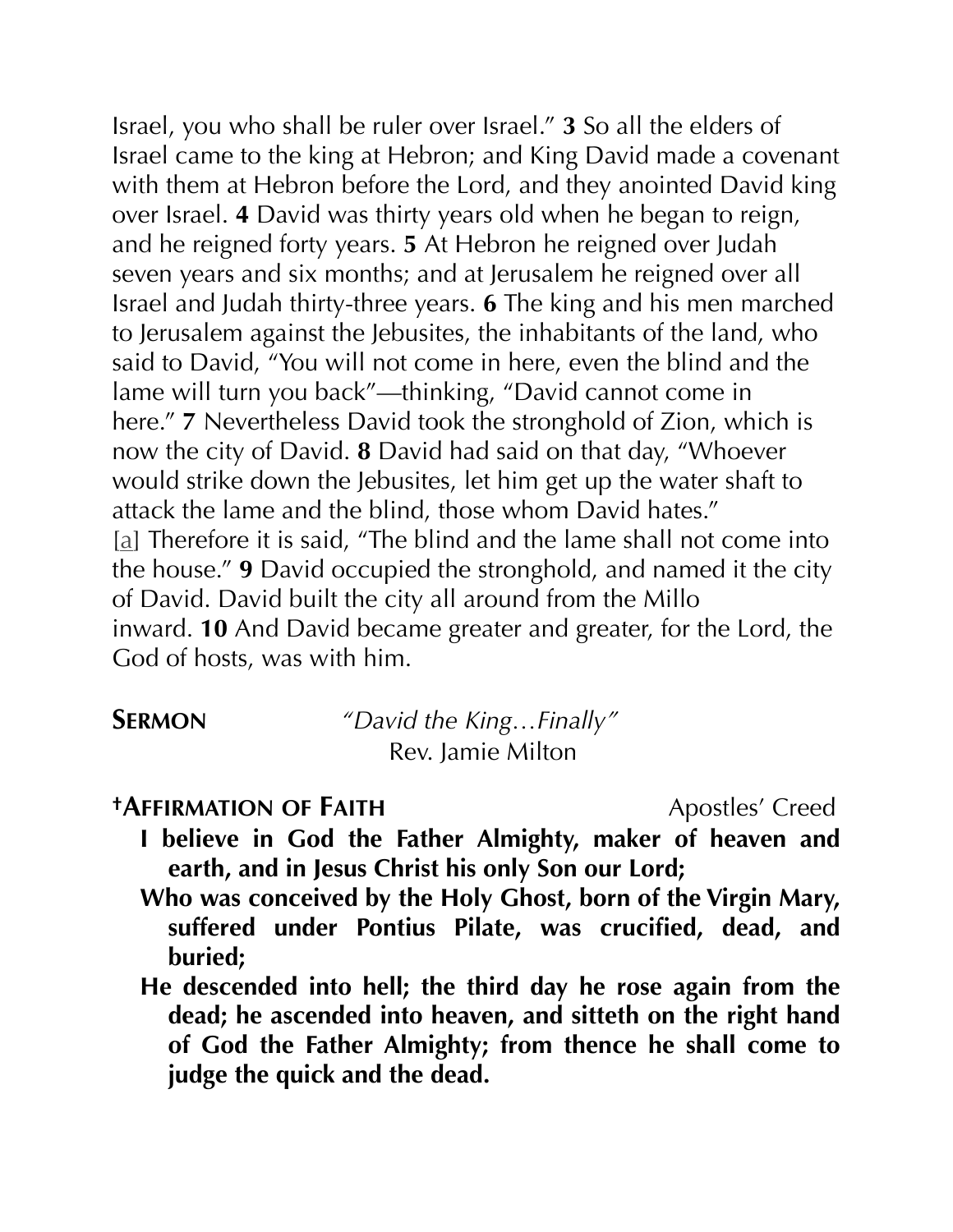**I believe in the Holy Ghost; the holy catholic church; the communion of saints; the forgiveness of sins; the resurrection of the body; and the life everlasting. Amen.**

**HYMN** CLOSER WALK

*"Just a Closer Walk with Thee"* see insert

# **RESPONDING TO GOD'S WORD**

## **PRAYERS OF THE PEOPLE & THE LORD'S PRAYER**

THE LORD'S PRAYER

**PEOPLE: Our Father, who art in heaven, hallowed be thy name, thy kingdom come, thy will be done, on earth as it is in heaven. Give us this day our daily bread, and forgive us our debts as we forgive our debtors; and lead us not into temptation, but deliver us from evil. For thine is the kingdom, and the power, and the glory forever, Amen.**

# **OFFERING OURSELVES AND OUR GIFTS TO GOD**

**SPECIAL MUSIC** 

*"Jesu, Joy of Man's Desiring"* Wendy Tally, xylophone

# **†UNISON PRAYER OF DEDICATION**

**Gracious triune God, we thank you for the suffering love of Jesus Christ, and for your presence with us in times of joy and of sorrow, sickness and health, faithfulness and brokenness. We bring these offerings as signs of our gratitude and as tools in the ministry of the church. Use them and us to make known the good news of your healing love and renewing power, in the name of Jesus Christ. Amen.**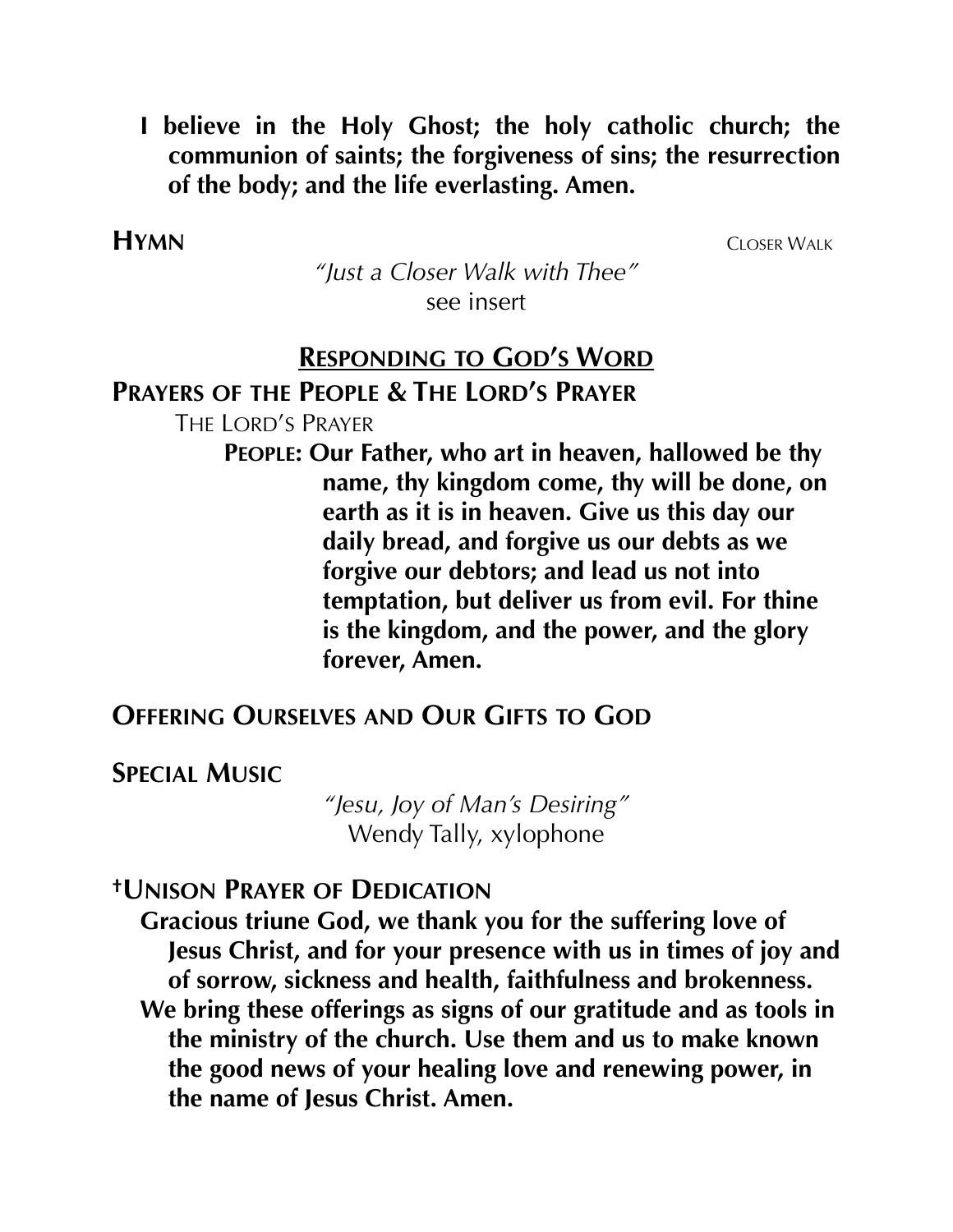# **BEING SENT WITH GOD'S WORD**

#### **HYMN OF DEDICATION KEL VINGROVE**

*"Will You Come and Follow Me"*

*Will you come and follow me if I but call your name? Will you go where you don't know and never be the same?Will you let my love be shown, will you let my name be known, will you let my life be grown in you and you in me?*

*Will you leave yourself behind if I but call your name? Will you care for cruel and kind and never be the same? Will you risk the hostile stare should your life attract or scare? Will you let me answer prayer in you and you in me?*

*Will you let the blinded see if I but call your name? Will you set the prisoners free and never be the same? Will you kiss the leper clean, and do such as this unseen, and admit to what I mean in you and you in me?*

*Lord, your summons echoes true when you but call my name. Let me turn and follow you and never be the same. In your company I'll go where your love and footsteps show. Thus I'll move and live and grow in you and you in me.*

# **CHARGE & BENEDICTION**

# **POSTLUDE**

Liturgical texts used with permission from: Feasting on the Word Worship Companion: Liturgies for Year B, Volume 1© 2014 Westminster John Knox Press. *The Abingdon Worship Annual 2018*. ©2017 by Abingdon Press.

#### **ANNOUNCEMENTS FOR JULY 11, 2021**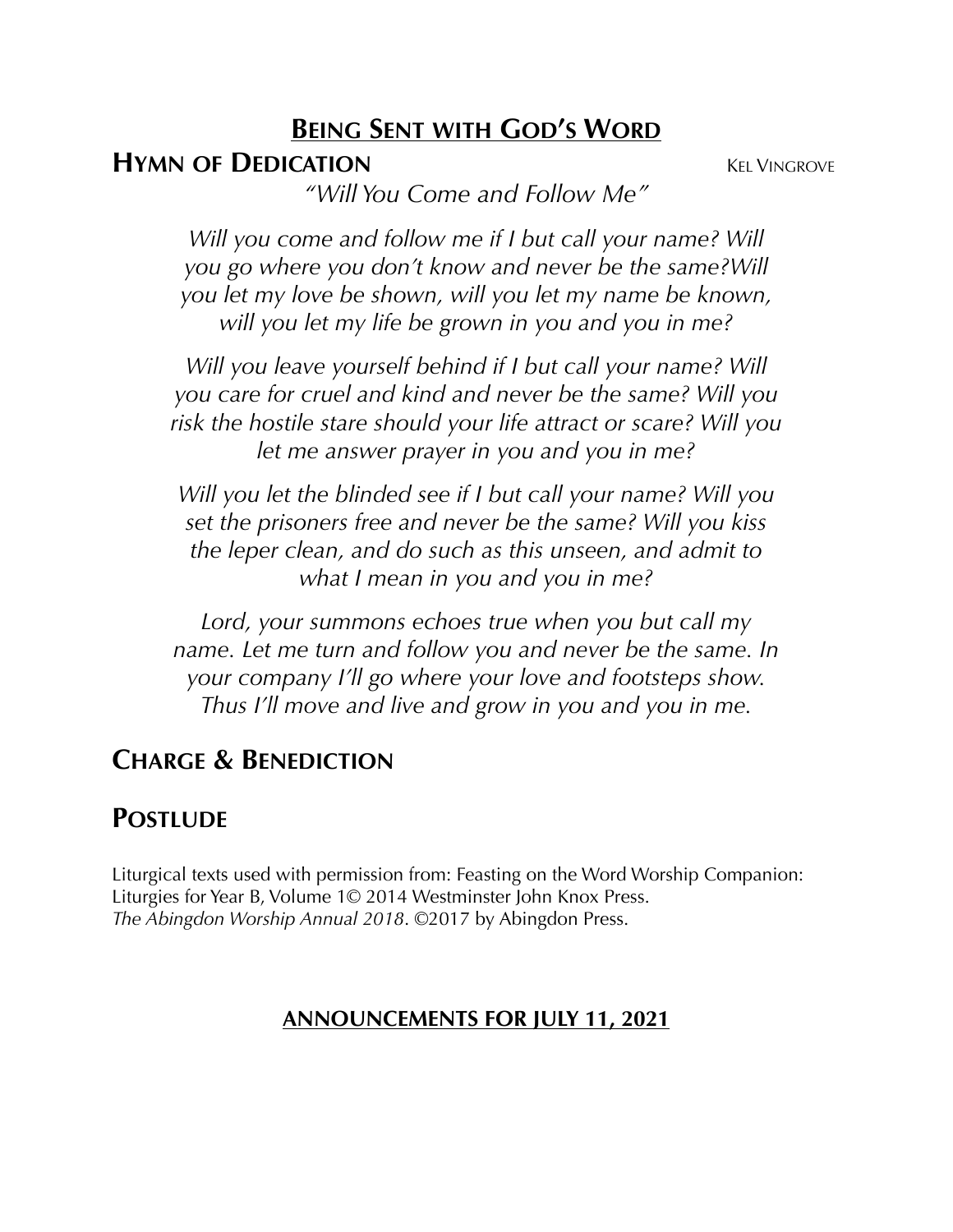**MEMORIAL GATHERING FOR JOYCE** 

**HUNT:** You are invited to a drop-in memorial gathering for Joyce Hunt on Sunday, July 18 from 1:00 - 5:00 p.m. at the Williams Township Park pavilion, located at 1080 W. Midland Road in Auburn, MI. Soft drinks, water, and snacks will be provided, and if you wish to bring other beverages, feel free to do so. There will be a brief memorial service at 1:30 p.m., and sandwiches will be delivered at 2:00 p.m. Please RSVP by email at **[beldar57@yahoo.com](mailto:beldar57@yahoo.com)** or by snail mail to: Jonny Hunt - 2208 Price Road; Midland, MI 48642.

**SWEATY SHEEP:** Want to join your church friends for some exercise and fellowship? On Wednesday, July 14 we will walk at Williams Township Park, and on Wednesday, July 21 we will walk at Tobico Marsh. In case of rain/thunderstorms, we will walk at the Bay City mall (Bay City Town Center). Contact Sandy at **[sandra.graves@gmail.com](mailto:sandra.graves@gmail.com)** or Tami **[tami.sivy@gmail.com](mailto:tami.sivy@gmail.com)** with questions, or to be added to our Facebook group.

**SUMMER MOVIE SERIES:** Westminster's summer movie series is back! Join us on Thursdays, July 22 (*Soul)* and August 26 (*Just Mercy)*. We will meet in Fellowship Hall at 1:00 p.m., and a time for discussion will follow the movie. All ages are welcome! Popcorn and soda will be served.

**JOIN US ON FACEBOOK:** Westminster Presbyterian Church - Bay City.

**BRUNCH & BIBLE STUDY:** AKA Chew… Chat…Consider…In previous summers we have focused our discussions on topics like Jesus' parables and a variety of topics promoted by past Bible studies. This summer we want to try something a little bit different. A few years ago, *Thoughtful Christian: Faithful Living in a Complex World* developed a three-part series called *Civility*. As America becomes increasingly polarized, many Americans recognize the lack of civility in politics and the problems this creates. Join us following the worship service for brunch and Bible discussion TODAY and on August 15. Weather permitting, we will gather outside, so dress comfortably. Please let us know if you are planning to attend so that we can prepare enough food and material. Please contact Pastor Jamie or Rev. Linda with any questions.

**ADULT BIBLE STUDY** will meet the first and third Thursdays of July and August at 7:00 p.m. via Zoom. We are exploring the book, *First and Second Samuel* by David C. Hester. Any questions regarding the class or for Zoom information, contact Rev. Linda at 989-686-1360 or email at parishassoc@wpcbc.org.

**THE WIRED WORD ADULT FAITH FORMATION:** Join us on Wednesdays at 1:00 p.m. via Zoom. Enjoy lively conversations about current events in the news and the Bible passages that relate to those events. Any questions regarding the class or for Zoom information, contact Rev. Linda at 989-686-1360 or email at [parishassoc@wpcbc.org.](mailto:parishassoc@wpcbc.org)